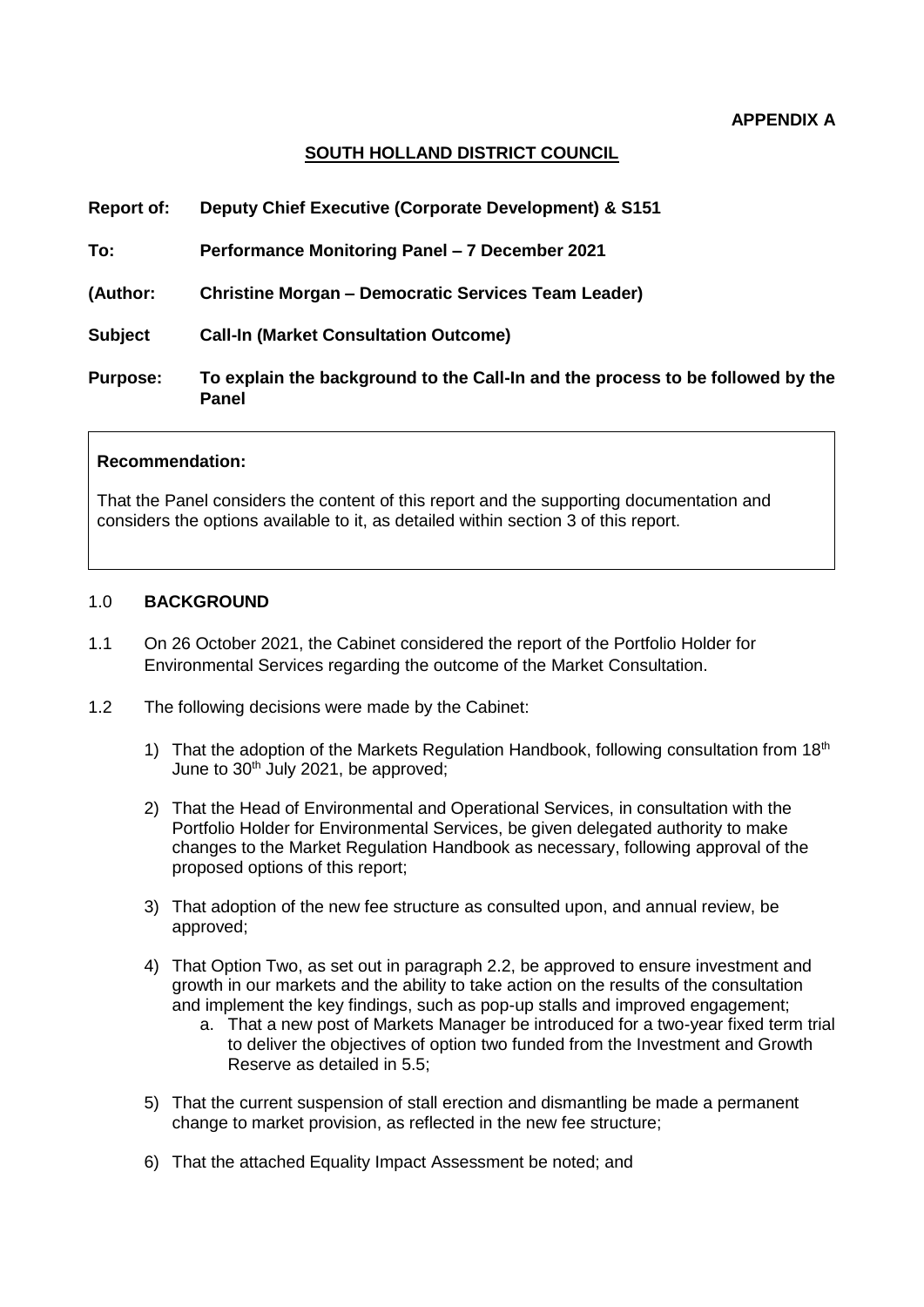- 7) That the current road closure in Long Sutton be made permanent to ensure the safe running of the market and maintain the high levels of social gatherings in and around Market Place each Friday.
- 1.3 A copy of the report and the appendices considered by the Cabinet are attached

#### 2.0 **CALL-IN**

2.1 In accordance with the Constitution, when a proposed decision has been made by the Cabinet, all councillors receive a copy of the decision notice. The decision notice states that the proposed decisions contained in it will come into force on the expiry of 5 working days from the date of its publication, unless the proposed decision is called in.

If a councillor wishes to call in a proposed decision, notice must be given by way of a call-in form, to the Assistant Director – Governance, and Monitoring Officer, by the expiry date shown on the decision notice.

The decision can be called-in in the following way:

- By a Ward Representative (in relation to a matter in their ward); or
- Two members of the Performance Monitoring Panel; or
- Any three members

The notice must be signed by at least one councillor (as above), and must also specify:

• The reason(s) for the call in, and

Either:

• What action the councillor(s) who made the call-in consider the decision maker should take to address those concerns

Or

- What alternative decision the councillor(s) would like to see taken.
- 2.2 The decision was called in by Councillors C J T H Brewis and J Tyrrell, who stated:

*'The Cabinet and Council have on many occasions wished to treat all retail markets fairly. It is upsetting that Long Sutton is to be adversely treated by having to pay an extra £1.50 (£8.50 instead of £7.00), over 60% increase, just because of a closure of the Market Place. Bearing in mind the large sums of Council Tax and business rates paid by the eastern communities in South Holland for distant District facilities in Spalding, we want all to be charged alike'.* 

2.3 Councillors Brewis and Tyrrell consider the decision maker should take the following action to address the concerns raised:

*''We ask that the Long Sutton Market Charge be reconsidered and reduced to the same as the others (currently recommended £7.00)'.*

2.4 Councillor Brewis and Tyrrell consider the following alternative decision should be made:

*'Reduce charges at Long Sutton Market to match the others in the District of South Holland'.*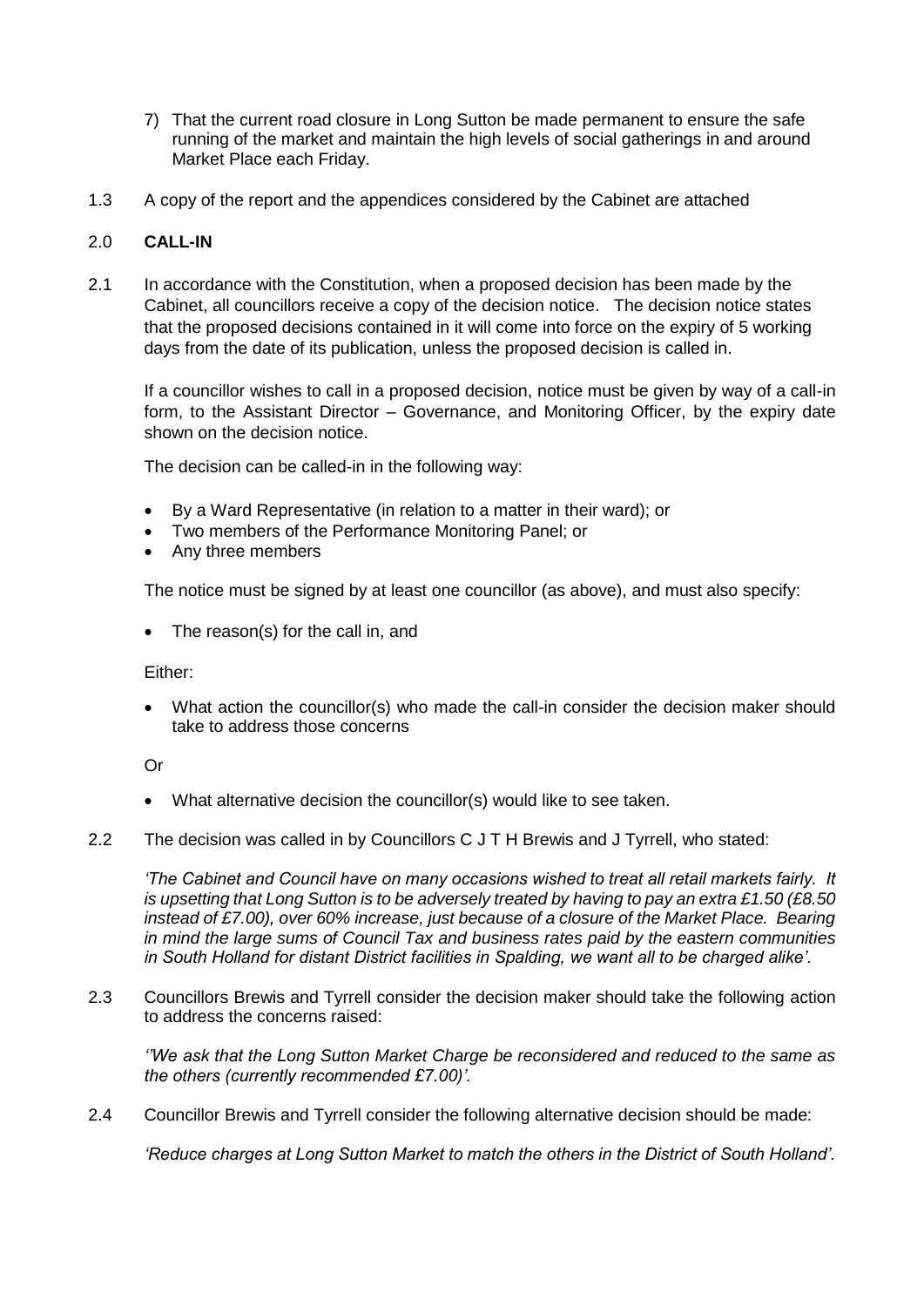### 3.0 **OPTIONS**

- 3.1 The Panel has the following options:
	- a. To take no further action in relation to the call in (in this event, the proposed decision will take effect from the date of the Panel meeting).
	- b. To refer the proposed decision back to Cabinet setting out in writing the nature of its concerns. (In this event, the Cabinet will re-consider the matter. Having regard to the views of the Panel, the Cabinet will make a final decision, which may or may not amend the original decision. This decision will not be subject to call-in (unless it is believed to be contrary to the Policy Framework or Budget). The Cabinet must explain the decision in relation to the concerns raised by the call in.
	- c. If, having taken officer advice, the Panel considers that the decision is contrary to the Policy Framework or Budget, it may refer the matter to full Council. In this event, the Council will consider the matter within 15 days. If the Council does not consider the decision to be contrary to the Policy Framework or Budget, then it becomes effective on the date of the Council meeting. If the Council decides that it is contrary to the Policy Framework or Budget, then it can approve an amendment to the Policy Framework or Budget, in which case the decision will take effect from the date of the Council meeting. If the Council refuses to amend the Policy Framework or Budget, it can refer the matter back to Cabinet, who have to meet to consider the matter within 15 days. The Cabinet's decision is not subject to call in. If the Council approves an amendment to the Policy Framework or Budget it can still refer the matter back to Cabinet for final decision – again, this matter is not subject to call in.

#### 4.0 **IMPLICATIONS**

In preparing this report, the report author has considered the likely implications of the decision - particularly in terms of Carbon Footprint / Environmental Issues; Constitutional & Legal; Contracts; Corporate Priorities; Crime & Disorder; Data Protection; Equality & Diversity/Human Rights; Financial; Health & Wellbeing; Reputation; Risk Management; Safeguarding; Staffing; Stakeholders/Consultation/Timescales; Transformation Programme; Other. Where the report author considers that there may be implications under one or more of these headings, these are identified below.

#### 4.1 **Constitutional & Legal**

4.1.1 Provision for call-in is a legal and constitutional requirement. The options and process are set out in the body of the report.

#### 4.2 **Stakeholders / Constitution / Timescales**

4.2.1 The call-in timetable is set out in the body of the report

#### 5.0 **WARDS/COMMUNITIES AFFECTED**

5.1 Market traders trading at Long Sutton market.